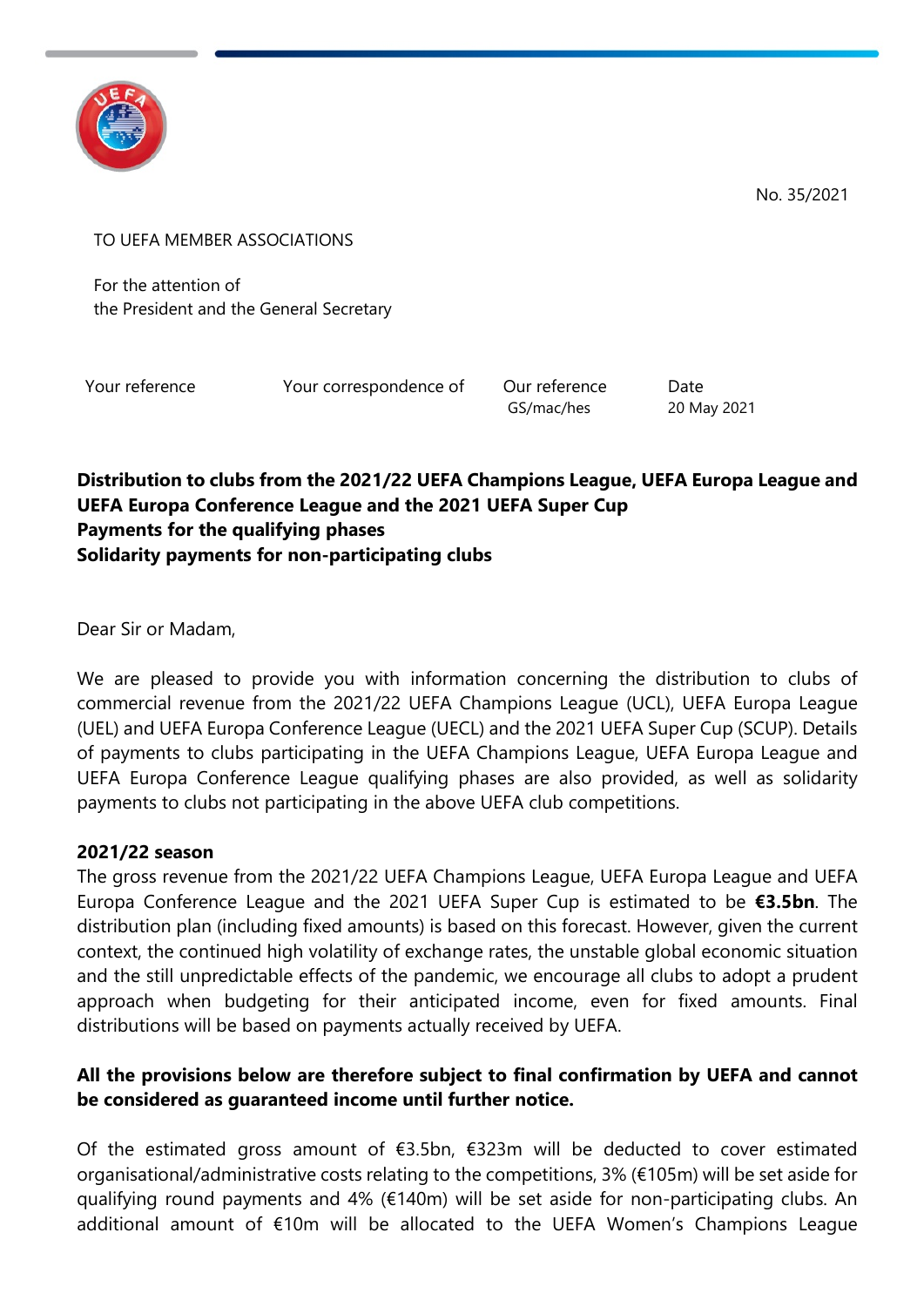distribution scheme. Of the resulting net revenue of €2.92bn, 6.5% will be reserved for European football and remain with UEFA, and the other 93.5% will be distributed to the participating clubs.

**The amounts received by all participating clubs (regardless of whether they participated in the 2019/20 UEFA competitions or not) will be reduced in accordance with the COVID-19 impact deduction explained below.**

## **1. Payments to clubs participating in the centralised phases of the UEFA Champions League, UEFA Europa League, UEFA Europa Conference League and UEFA Super Cup**

On the basis of the above revenue forecast and allocations, the total amount available for distribution to participating clubs in 2021/22 is **€2.732bn**, of which **€2.032bn** will be distributed to clubs competing in the UEFA Champions League and the UEFA Super Cup, **€465m** will be distributed to clubs participating in the UEFA Europa League and **€235m** will be distributed to clubs participating in the UEFA Europa Conference League.

The overall reduction in revenues in 2019/20 as a result of COVID-19 was €531m. The impact on the participating clubs was €416.5m. It was agreed that this amount would be withheld from the distributions in equal shares over five seasons, from 2019/20 to 2023/24. A total of €83.3m will therefore be deducted from the 2021/22 season distributions, in proportional amounts per competition and in proportion to each individual club's income. **The COVID-19 impact deduction will be made at the end of the season once the accounts and competition results have been finalised. The relevant amounts will be retained on the payment made in June 2022, as well as on the balance paid in October 2022 if need be.**

## **1.1 UEFA Champions League and UEFA Super Cup** (all figures prior to COVID-19 impact deduction)

#### **1.1.1 Share for clubs participating in UCL play-offs**

A total of **€30m** will be paid out to clubs involved in the UCL play-offs: clubs that are eliminated will each receive a fixed payment of **€5m**. The winners of the play-offs will not receive any specific payment for this round as they will receive payments for participating in the UCL group stage.

## **1.1.2 Share for clubs participating in the UCL group stage onwards – basis: €2.002bn**

The net revenue available to participating clubs will be divided into four different pillars:

- 25% will be allocated to starting fees (**€500.5m)**;
- 30% will be allocated to performance-related fixed amounts (**€600.6m)**;
- 30% will be allocated to coefficient-based amounts (**€600.6m)**; and
- 15% will be allocated to variable amounts (market pool) **(€300.3m)**.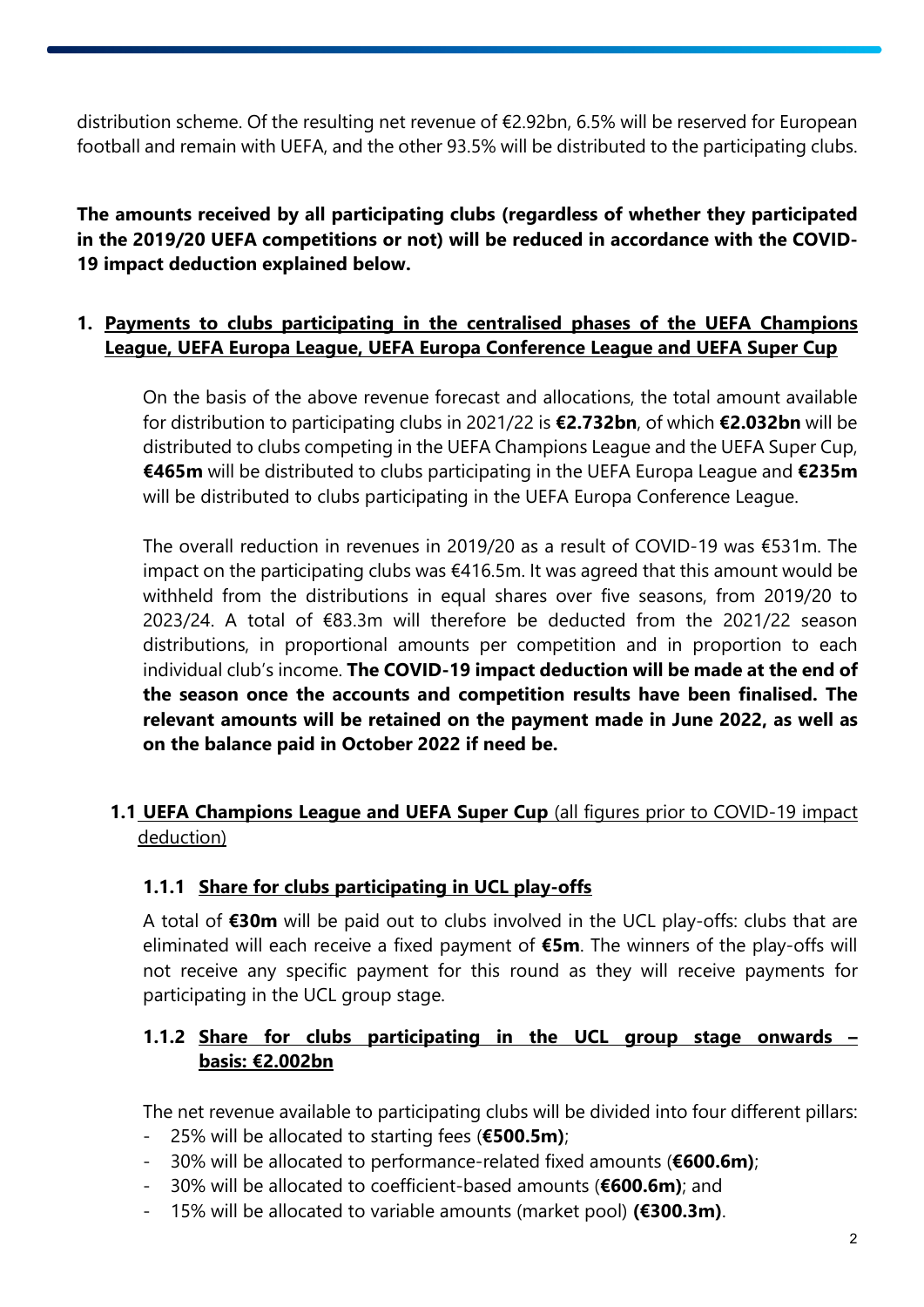# **1.1.2.1 Starting fees (€500.5m)**

Each of the 32 clubs that qualify for the group stage can expect to receive a group stage allocation of **€15.64m**, split into a down payment of **€14.8m** and a balance of **€840,000.**

## **1.1.2.2 Fixed amounts (€600.6m)**

- Group stage performance bonuses will be paid for each match: **€2.8m** per win and **€930,000** per draw. Undistributed amounts (€930,000 per draw) will be pooled and redistributed among the clubs playing in the group stage in amounts proportionate to their number of wins.
- Clubs that qualify for the knockout stage can expect to receive the following amounts:
	- − qualification for the round of 16: **€9.6m** per club;
	- − qualification for the quarter-finals: **€10.6m** per club;
	- − qualification for the semi-finals: **€12.5m** per club;
	- − qualification for the final: **€15.5m** per club.
- The UCL winners can expect to receive an additional **€4.5m**.
- The two clubs that qualify for the 2021 SCUP can each expect to receive **€3.5m**, with the winners receiving an additional **€1m**.

## **1.1.2.3 Coefficient-based amounts (€600.6m)**

Fees will be paid on the basis of performances over a ten-year period. In addition to coefficient points accumulated during this period, the ranking includes bonus points for winning the UCL/European Champion Clubs' Cup, the UEL/UEFA Cup and the Cup Winners' Cup. On the basis of these parameters, a ranking of the participating clubs has been established and the total amount of €600.6m has been divided into 'coefficient shares', with each share worth €1.137m. The lowest-ranked team will receive one share (**€1.137m**). One share will be added to every rank and so the highest-ranked team will receive 32 shares (**€36.38m**).

The ten-year ranking can be found on UEFA.com: [www.uefa.com/memberassociations/uefarankings/tenyears/](http://www.uefa.com/memberassociations/uefarankings/tenyears/)

## **1.1.2.4 Market pool (€300.3m)**

The estimated available amount of **€300.3m** will be distributed in accordance with the proportional value of each TV market represented by clubs taking part in the UCL (group stage onwards). The different market shares will be distributed to the participating clubs from each association.

a) Half of the amount representing the value of each market will be split among the clubs based on their performance in the previous domestic championship. The following split among the clubs from any given association will apply, based on the national association access list as shown in Annex A of the Regulations of the 2021/22 UEFA Champions League.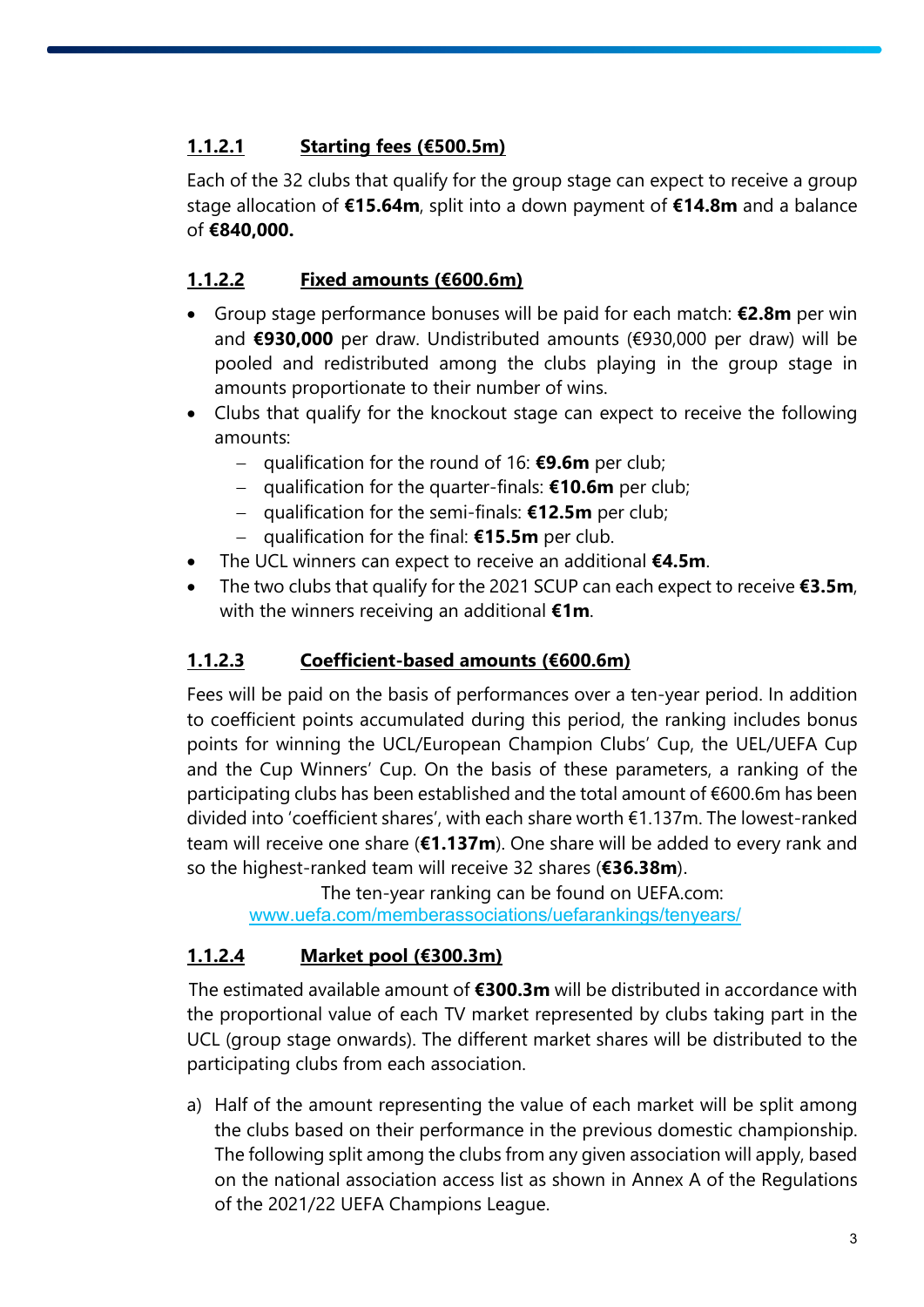|              | 4 teams | 3 teams | 2 teams | 1 team |
|--------------|---------|---------|---------|--------|
| Champions    | 40%     | 45%     | 55%     | 100%   |
| Runners-up   | 30%     | 35%     | 45%     |        |
| Third place  | 20%     | 20%     |         |        |
| Fourth place | 10%     |         |         |        |

- o UCL or UEL titleholders that do not qualify for the UCL via their domestic championship will receive nothing from this first half of the market pool.
- o UCL or UEL titleholders that also qualify via their domestic championship for the UCL will retain the percentage assigned to them based on the position in which they finish the championship.
- b) The other half of the amount representing the value of each market will be paid **in proportion to the number of matches played** by each club in the 2021/22 UCL.
- c) Whenever a club of an association represented by one or more clubs in the UCL group stage is eliminated in any of the qualifying rounds, 10% of that association's market pool share will be deducted and allocated to the eliminated club.

The various amounts distributed from the market pool on a club-by-club basis can only be calculated once all the contracts have been finalised and not before the end of the competition, since the exact amount for each club depends on five factors:

- 1. the actual final amount in the market pool:
- 2. the composition of the field of clubs participating in the 2021/22 UCL;
- 3. the number of clubs from any given association competing in the 2021/22 UCL;
- 4. the final position of each competing club in their previous season's domestic championship;
- 5. the performance of each club in the 2021/22 UCL.

Additional detailed information on individual market pool amounts will be communicated to the clubs directly.

#### **1.2 UEFA Europa League** (all figures prior to COVID-19 impact deduction)

#### **Share for clubs participating in the UEL group stage onwards – basis: €465m**

The net amount available to participating clubs will be split into four different pillars:

- 25% will be allocated to starting fees (**€116.25m)**;
- 30% will be allocated to performance-related fixed amounts (**€139.5m)**;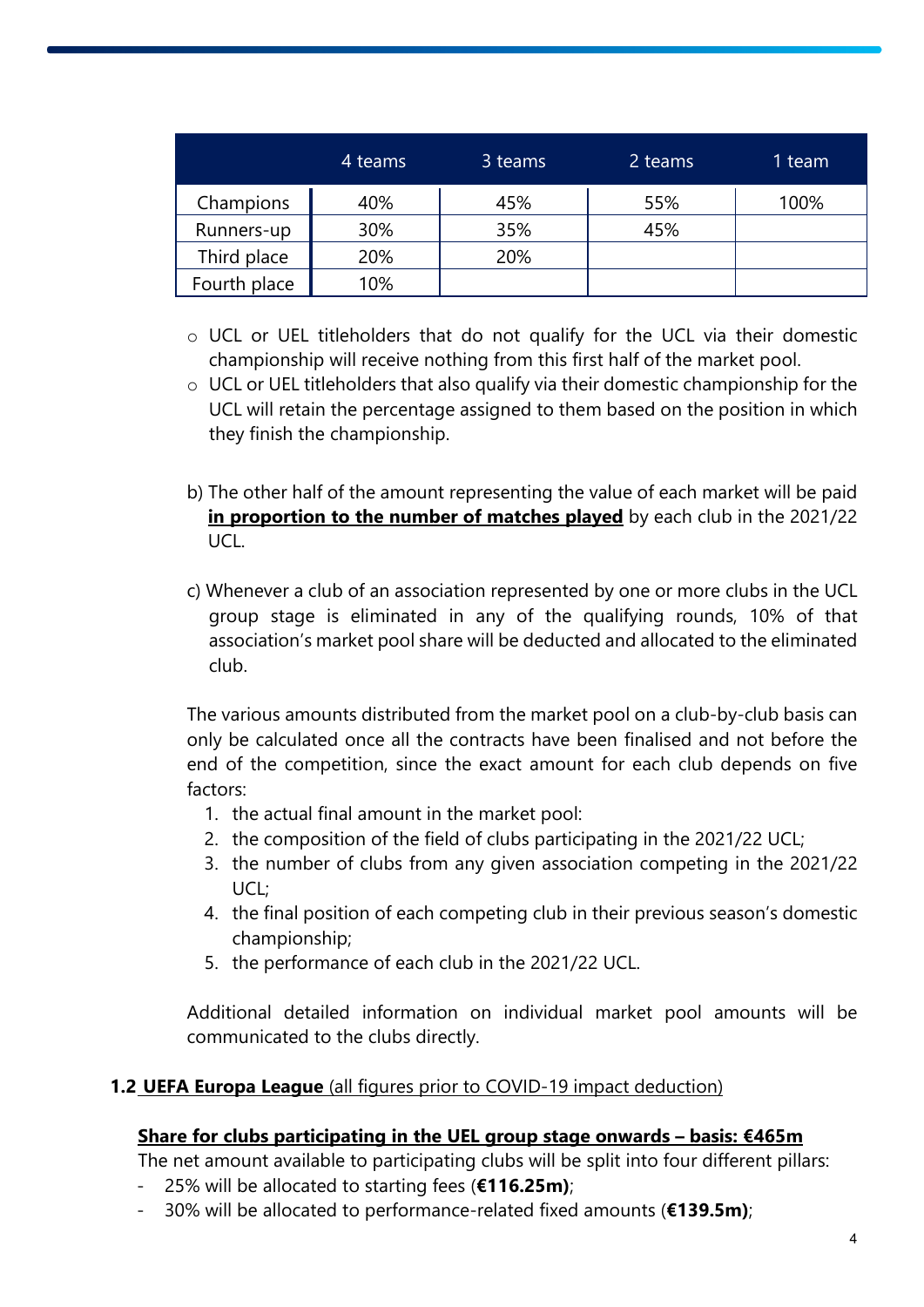- 15% will be allocated to coefficient-based amounts (**€69.75m)**; and
- 30% will be allocated to variable amounts (market pool) (**€139.5m)**.

## **1.2.1 Starting fees (€116.25m)**

Each of the 32 clubs that qualify for the group stage can expect to receive a group stage allocation of **€3.63m**, split into a down payment of **€3.4m** and a balance payment of **€230,000**.

#### **1.2.2 Fixed amounts (€139.5m)**

- Group stage performance bonuses will be paid for each match: **€630,000** per win and **€210,000** per draw. Undistributed amounts (€210,000 per draw) will be pooled and redistributed among the clubs playing in the group stage in amounts proportionate to their number of wins.
- The group winners can expect to receive a qualification bonus of **€1.1m** each and the group runners-up **€550,000** each.
- The clubs that qualify for the knockout stage can expect to receive the following amounts:
	- qualification for the knockout round play-offs: **€500,000** each;
	- qualification for the round of 16: **€1.2m** each;
	- qualification for the quarter-finals: **€1.8m** each;
	- qualification for the semi-finals: **€2.8m** each; and
	- qualification for the final: **€4.6m each**.
- The UEL winners can expect to receive an additional **€4m**.

## **1.2.3 Coefficient-based amounts (€69.75m)**

On the basis of the ten-year ranking described under point 1.1.2.3 of the UEFA Champions League part above, a ranking of the participating clubs has been established, and the total amount of **€69.75m** has been divided into 'coefficient shares', each worth **€132,000**. The lowest-ranked team will receive one share (**€132,000**). One share will be added to every rank and so the highest-ranked team will receive 32 shares (**€4.224m**).

The ten-year ranking can be found on UEFA.com:

<https://www.uefa.com/memberassociations/uefarankings/tenyears/>

## **1.2.4 Market pool (€139.5m)**

The estimated available amount of **€139.5m** will be distributed according to the proportional value of each TV market represented by the clubs taking part in the UEL (group stage onwards). The different market shares will be split among the clubs participating from a given association.

a) Half of the global market pool (**€69.75m**) will be split into as many shares as there are national associations represented by at least one club in the group stage. Each share, proportional to the value of the relevant media rights market, will be split among the clubs based on their performance in the **previous season's domestic competitions.** The following split will apply among the clubs from any given association.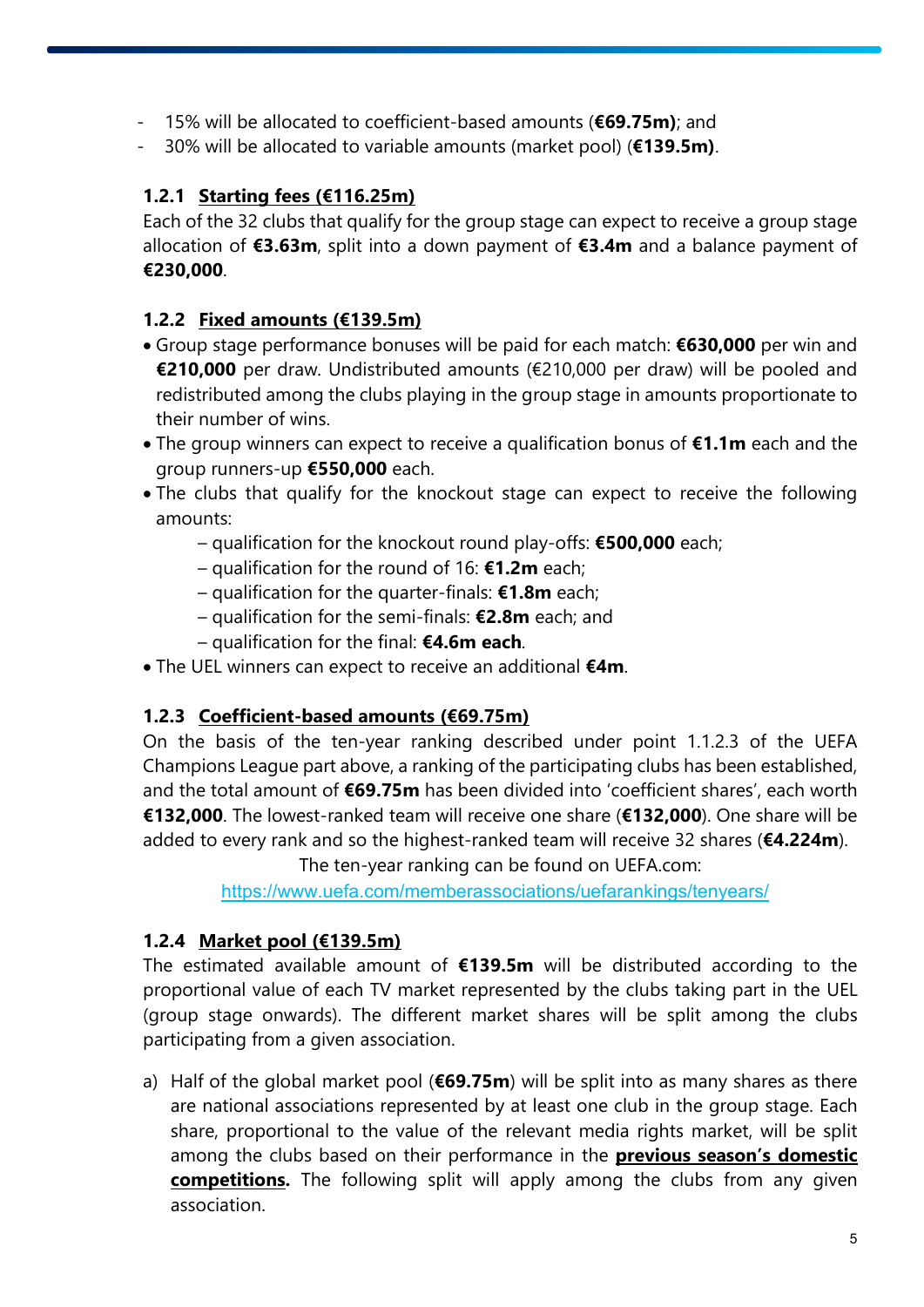|             | 4 teams | 3 teams | 2 teams | 1 team |  |
|-------------|---------|---------|---------|--------|--|
| Cup winners | 40%     | 40%     | 60%     | 100%   |  |
| Team 2      | 20%     | 30%     | 40%     |        |  |
| Team 3      | 20%     | 30%     |         |        |  |
| Team 4      | 20%     |         |         |        |  |

NB:

- o If the domestic cup winner does not qualify for the UEL group stage, the market pool distribution will be split equally among all the participating clubs from the relevant national association.
- o Domestic cup winners eliminated in the UCL qualifying rounds and moving to the UEL will be considered as cup winners as far as the distribution plan is concerned.
- o UECL titleholders that do not qualify for the UEL via their domestic competitions will receive nothing from this first half of the market pool.
- o UECL titleholders that also qualify via their domestic competitions for the UEL will retain the percentage assigned to them based on their domestic competitions access.
- b) The other half of the market pool (**€69.75m**) will be split into as many shares as there are rounds in the competition, as follows:

| Group stage (40%)              | €27.90m |
|--------------------------------|---------|
| Knockout round play-offs (15%) | €10.46m |
| Round of 16 (20%)              | €13.95m |
| Quarter-finals (13%)           | €9.07m  |
| Semi-finals (8%)               | €5.58m  |
| Final $(4%)$                   | €2.79m  |

Each of the above shares will be split into as many parts as there are national associations represented by at least one club in the round concerned, proportional to the value of the relevant media rights markets. Each national association share will be split equally among all the clubs participating in that round from a given national association.

The various amounts distributed from the market pool on a club-by-club basis can only be confirmed once all the contracts have been finalised and not before the end of the competition, since the exact amount for each club depends on five factors:

- 1. the actual final amount in the market pool;
- 2. the composition of the field of clubs participating in the 2021/22 UEL;
- 3. the number of clubs from any given association competing in the 2021/22 UEL;
- 4. the results of each competing club in the previous season's domestic competitions;
- 5. the performance of each club in the 2021/22 UEL.

Additional detailed information on individual market pool amounts will be communicated to the clubs directly.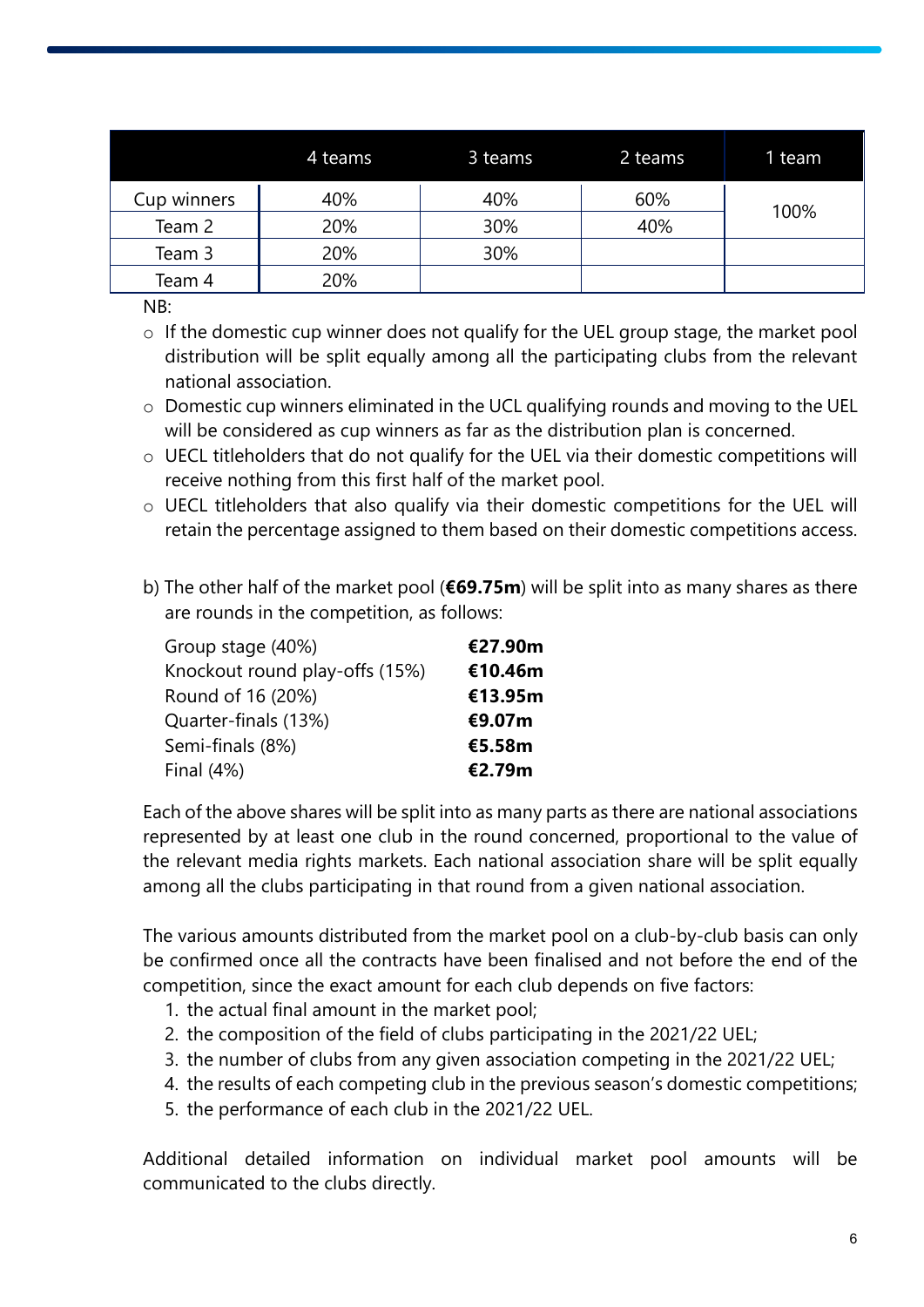## **1.3 UEFA Europa Conference League** (all figures prior to COVID-19 impact deduction)

#### **Share for clubs participating in the UECL group stage onwards – basis: €235m**

The net amount available to participating clubs will be split into four different pillars:

- 40% will be allocated to starting fees (**€94m)**;
- 40% will be allocated to performance-related fixed amounts (**€94m)**;
- 10% will be allocated to coefficient-based amounts (**€23.5m)**; and
- 10% will be allocated to variable amounts (market pool) (**€23.5m)**.

#### **1.3.1 Starting fees (€94m)**

Each of the 32 clubs that qualify for the group stage can expect to receive a group stage allocation of **€2.94m**, split into a down payment of **€2.8m** and a balance payment of **€140,000**.

#### **1.3.2 Fixed amounts (€94m)**

- Group stage performance bonuses will be paid for each match: **€500,000** per win and **€166,000** per draw. Undistributed amounts (€166,000 per draw) will be pooled and redistributed among the clubs playing in the group stage in amounts proportionate to their number of wins.
- The group winners can expect to receive a qualification bonus of **€650,000** each and the group runners-up **€325,000** each.
- The clubs that qualify for the knockout stage can expect to receive the following amounts:
	- qualification for knockout round play-offs: **€300,000** each;
	- qualification for the round of 16: **€600,000** each;
	- qualification for the quarter-finals: **€1m** each;
	- qualification for the semi-finals: **€2m** each; and
	- qualification for the final: **€3m each**.
- The UECL winners can expect to receive an additional **€2m**.

## **1.3.3 Coefficient-based amounts (€23.5m)**

On the basis of the ten-year ranking described under point 1.1.2.3 of the UEFA Champions League part above, a ranking of the participating clubs has been established, and the total amount of **€23.5m** has been divided into 'coefficient shares', each worth **€44,500**. The lowest-ranked team will receive one share (**€44,500**). One share will be added to every rank and so the highest-ranked team will receive 32 shares (**€1.42m**).

The ten-year ranking can be found on UEFA.com:

<https://www.uefa.com/memberassociations/uefarankings/tenyears/>

## **1.3.4 Market pool (€23.5m)**

The estimated available amount of **€23.5m** will be distributed according to the proportional value of each TV market represented by the clubs taking part in the UECL (group stage onwards). The different market shares will be split among the clubs participating from a given association.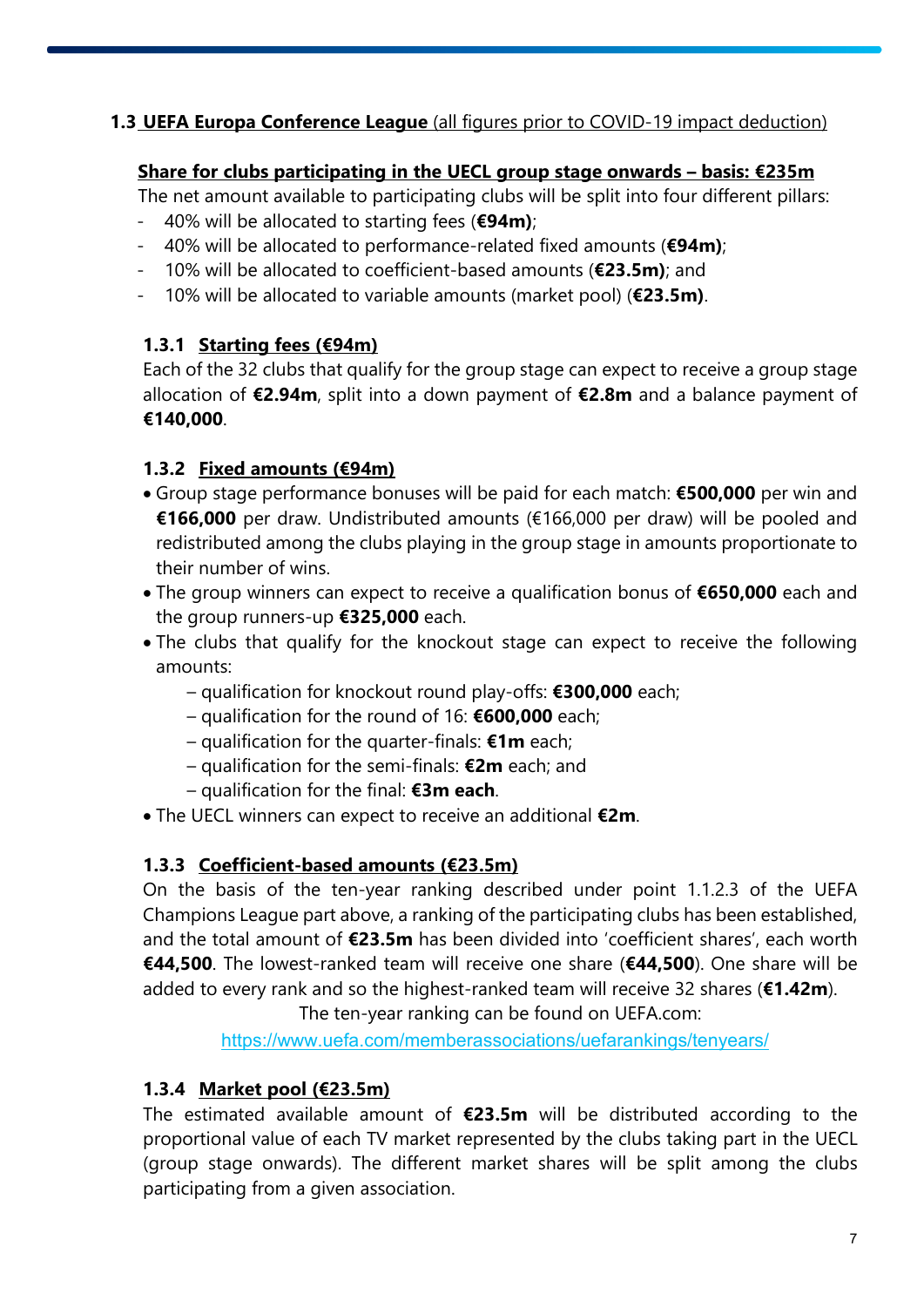a) Half of the global market pool (**€11.75m**) will be split into as many shares as there are national associations represented by at least one club in the group stage. Each share, proportional to the value of the relevant media rights market, will be split among the clubs based on their performance in the **previous season's domestic competitions.** The following split will apply among the clubs from any given association.

|             | 5 teams | 4 teams | 3 teams | 2 teams | 1 team |
|-------------|---------|---------|---------|---------|--------|
| Cup winners | 30%     | 40%     | 40%     | 60%     | 100%   |
| Team 2      | 17.5%   | 20%     | 30%     | 40%     |        |
| Team 3      | 17.5%   | 20%     | 30%     |         |        |
| Team 4      | 17.5%   | 20%     |         |         |        |
| Team 5      | 17.5%   |         |         |         |        |

NB:

- o If the domestic cup winner does not qualify for the UECL group stage, the market pool distribution will be split equally among all the participating clubs from the relevant national association.
- o Domestic cup winners eliminated in the UCL/UEL qualifying rounds and moving to the UECL will be considered as cup winners as far as the distribution plan is concerned.
- b) The other half of the market pool ( $E11.75m$ ) will be split into as many shares as there are rounds in the competition, as follows:

| Group stage (40%)              | <b>€4.70m</b> |
|--------------------------------|---------------|
| Knockout round play-offs (15%) | €1.76m        |
| Round of 16 (20%)              | €2.35m        |
| Quarter-finals (13%)           | €1.53m        |
| Semi-finals (8%)               | €0.94m        |
| Final $(4%)$                   | €0.47m        |

Each of the above shares will be split into as many parts as there are national associations represented by at least one club in the round concerned, proportional to the value of the relevant media rights markets. Each national association share will be split equally among all the clubs participating in that round from a given national association.

The various amounts distributed from the market pool on a club-by-club basis can only be confirmed once all the contracts have been finalised and not before the end of the competition, since the exact amount for each club depends on five factors:

- 1. the actual final amount in the market pool;
- 2. the composition of the field of clubs participating in the 2021/22 UECL;
- 3. the number of clubs from any given association competing in the 2021/22 UECL;
- 4. the results of each competing club in the previous season's domestic competitions;
- 5. the performance of each club in the 2021/22 UECL.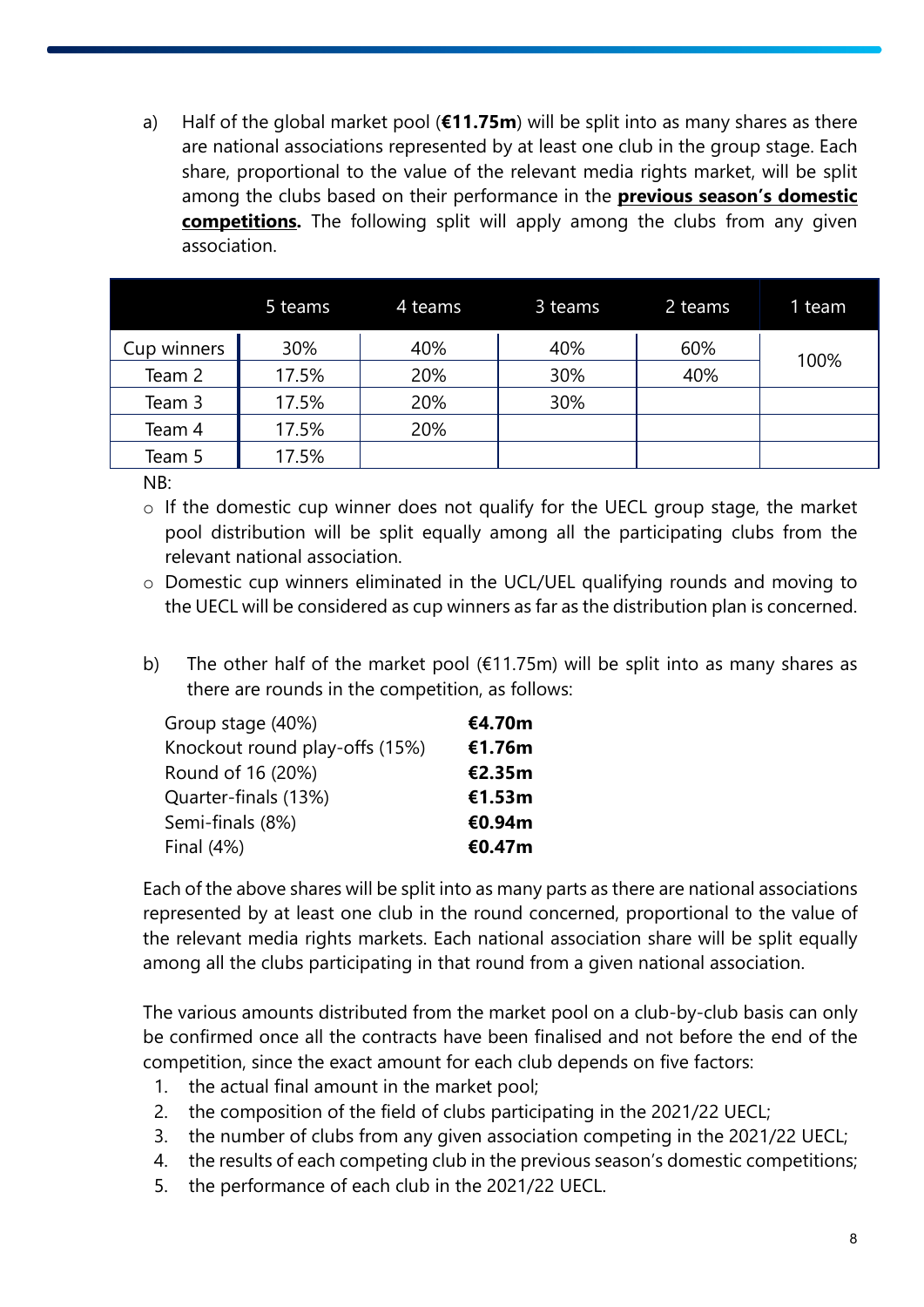Insofar as the UEL and the UECL competitions are bundled and commercialised together, please note that the same market share per country will apply for both the UEL and the UECL. Additional detailed information on individual market pool amounts will be communicated to the clubs directly.

## **2. Payments to clubs participating in the qualifying phases of the UEFA Champions League, UEFA Europa League and UEFA Europa Conference League**

- The pot for payments to clubs participating in the UCL, UEL and UECL qualifying rounds will be equal to 3% of the overall gross revenue. Based on the forecast of €3.5bn overall revenue, this would amount to €105m. After the COVID-19 impact deduction, the amount available for clubs participating in the qualifying rounds of the 2021/22 competitions is therefore expected to be **€101.8m**.
- The 3% of gross revenue earmarked for clubs participating in the qualifying rounds will be distributed according to new criteria: instead of cumulative amounts per round played, clubs will receive €100,000 per round and a fixed amount upon elimination (the later the elimination stage, the higher the amount).
- All clubs entering the UCL or UEL qualifying phases and losing their qualifying matches in those competitions will finish their qualification run in the UECL. The amounts for the clubs eliminated in the UECL qualifying rounds or play-offs are as follows:
	- o UECL Q1: €150,000
	- o UECL Q2: €350,000
	- o UECL Q3: €550,000
	- o UECL play-offs: €750,000
- Each domestic champion club that does not qualify for the UCL, UEL or UECL group stage will receive **€260,000** in addition to the abovementioned amounts, as applicable.
- No solidarity payments will be made to teams that qualify for the UCL play-offs as the clubs involved will benefit from the UCL/UEL centralised phase distribution.
- The teams knocked out of the UCL Q3 league path and those that win the UEL play-offs will not be entitled to the fixed allocation of €100,000 for these rounds as the clubs concerned will benefit from the UEL centralised phase distribution.

## **3. Solidarity payments to clubs not participating in the group stage of the UEFA Champions League, UEFA Europa League or UEFA Europa Conference League**

The payments to non-participating clubs through their national associations amount to 4% of the overall gross revenues of the three competitions.

Before taking into account the COVID-19 impact deduction, a forecasted total of €140m was expected to be distributed to national associations for their clubs. After the COVID-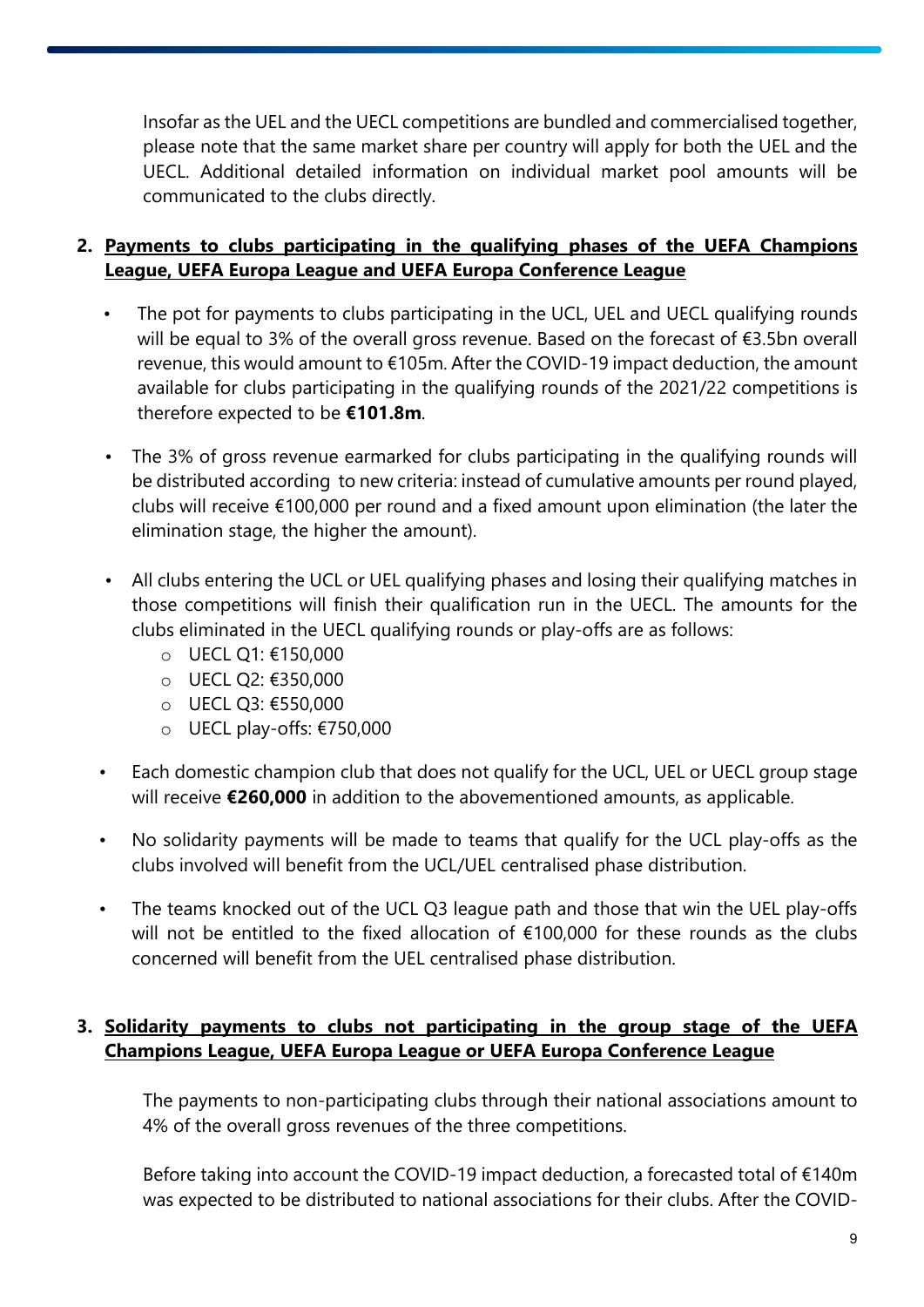19 impact deduction, the amount available to non-participating clubs in the 2021/22 season is expected to be **€135.2m**.

These payments will be effective at the end of the 2021/22 season. More detailed information about these payments and the distribution criteria will be sent out in due course.

#### **4. Surplus**

In case of any additional revenues in excess of the projected  $\epsilon$ 3.5bn, these will be used in parallel to offset the 2021/22 COVID-19 impact deduction for the participating clubs (70%) and to increase solidarity to non-participating clubs by up to a maximum of  $E35m$ (30%).

Please forward this information to the relevant stakeholders of your association, notably to the clubs competing in the 2021/22 UEFA Champions League, UEFA Europa League and UEFA Europa Conference League.

Written confirmation from UEFA's auditors that revenue generated by the three competitions conforms to the financial provisions of the regulations can be obtained from UEFA's finance division on written request, once the accounts have been audited.

For any questions you may have with regard to this communication we invite you to contact [clubs.finance@uefa.ch](mailto:clubs.finance@uefa.ch).

Yours faithfully,

**U E F A** 

Theodore Theodoridis General Secretary

Enclosures

- 2021/22 UEFA Champions League Schedule of payments to participating clubs
- 2021/22 UEFA Europa League Schedule of payments to participating clubs
- 2021/22 UEFA Europa Conference League Schedule of payments to participating

#### cc (with enclosures)

- UEFA Executive Committee
- UEFA Club Competitions Committee
- European members of the FIFA Council
- FIFA, Zurich
- ECA, Nyon
- EL, Nyon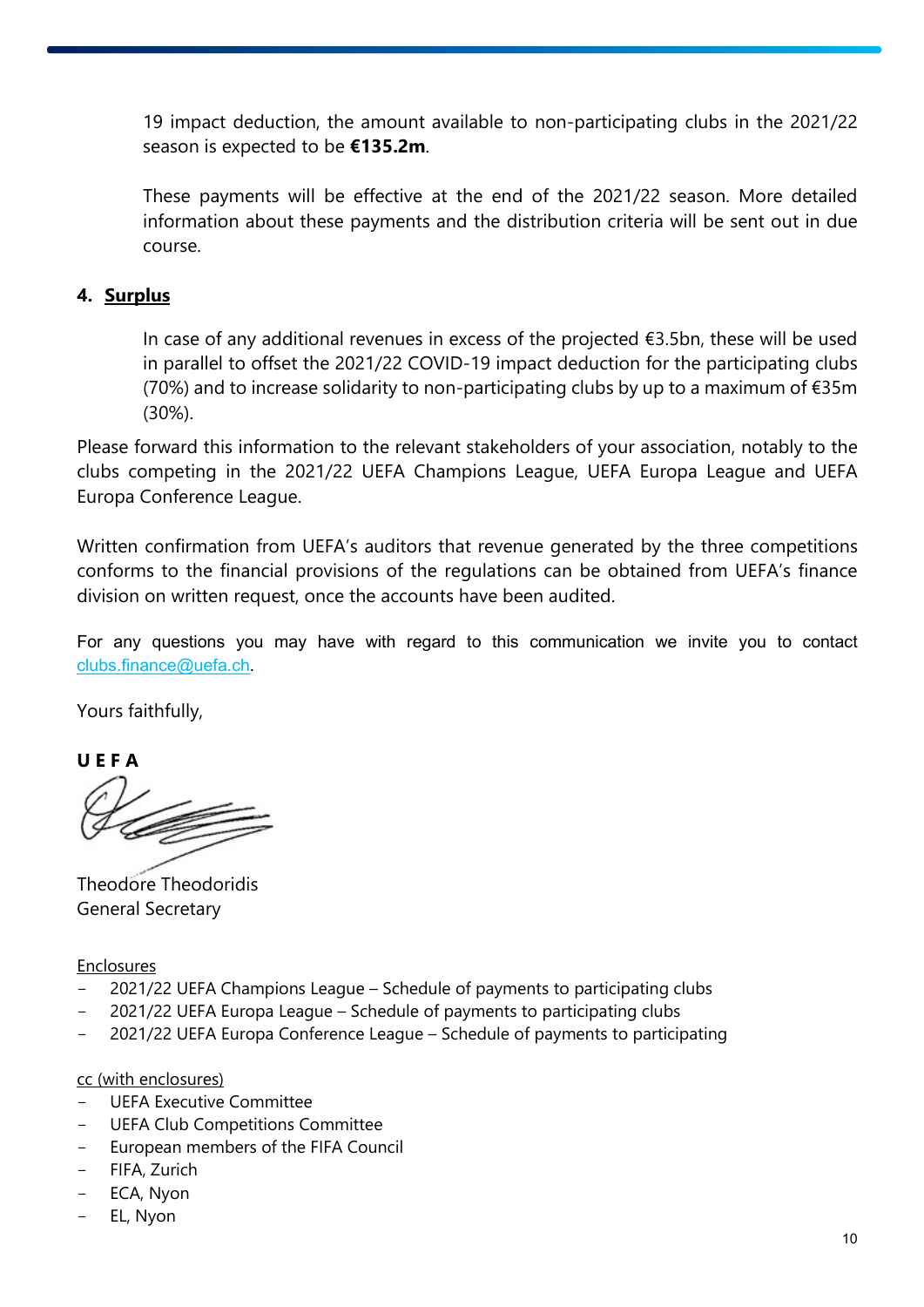# **2021/22 UEFA CHAMPIONS LEAGUE (UCL) Schedule of payments to participating clubs**

| <b>Date</b><br>of payment | Type of payment $(\epsilon)$                                                             | <b>Amount</b><br>per team<br>$(\epsilon m)$ | <b>Total</b><br>$(\epsilon m)$ |
|---------------------------|------------------------------------------------------------------------------------------|---------------------------------------------|--------------------------------|
| 20 Aug 2021               | Qualification for UEFA Super Cup                                                         | 3.5                                         | $\overline{7}$                 |
|                           | <b>UEFA Super Cup winner</b>                                                             | 1                                           | 1                              |
| 3 Sept 2021               | UCL play-offs<br>(eliminated clubs only)                                                 | 5                                           | 30                             |
| 3 Sept 2021               | Down-payment - Starting fee                                                              | 14.8                                        | 473.6                          |
| 17 Sept 2021              | Coefficient ranking                                                                      | Min. 1.137                                  | 600.6                          |
|                           | Group stage performance bonuses after MD3<br>(2.8m per win/930,000 per draw)             | $0 - 8.4$                                   | 134.4                          |
| 29 Oct 2021               | 50% market pool<br>(Fixed percentage based on previous domestic<br>championship ranking) | Market-<br>related                          | 150.15                         |
| 17 Dec 2021               | Group stage performance bonuses MD4-MD6<br>(2.8m per win/930,000 per draw)               | $0 - 8.4$                                   | 134.4                          |
| 25 Mar 2022               | Qualification for the round of 16                                                        | 9.6                                         | 153.6                          |
|                           | Qualification for the quarter-finals                                                     | 10.6                                        | 84.8                           |
| 13 May 2022               | Qualification for the semi-finals                                                        | 12.5                                        | 50                             |
| 17 Jun 2022               | Qualification for the UCL final                                                          | 15.5                                        | 31                             |
|                           | UCL winner                                                                               | 4.5                                         | 4.5                            |
|                           | Other 50% market pool = remainder<br><b>COVID-19 impact to be offset</b>                 | Market-<br>related                          | 150.15                         |
| Oct 2022                  | Balance payment/final account                                                            | 0.84                                        | 26.88                          |

**TOTAL 2,032.08** (- COVID-19 impact)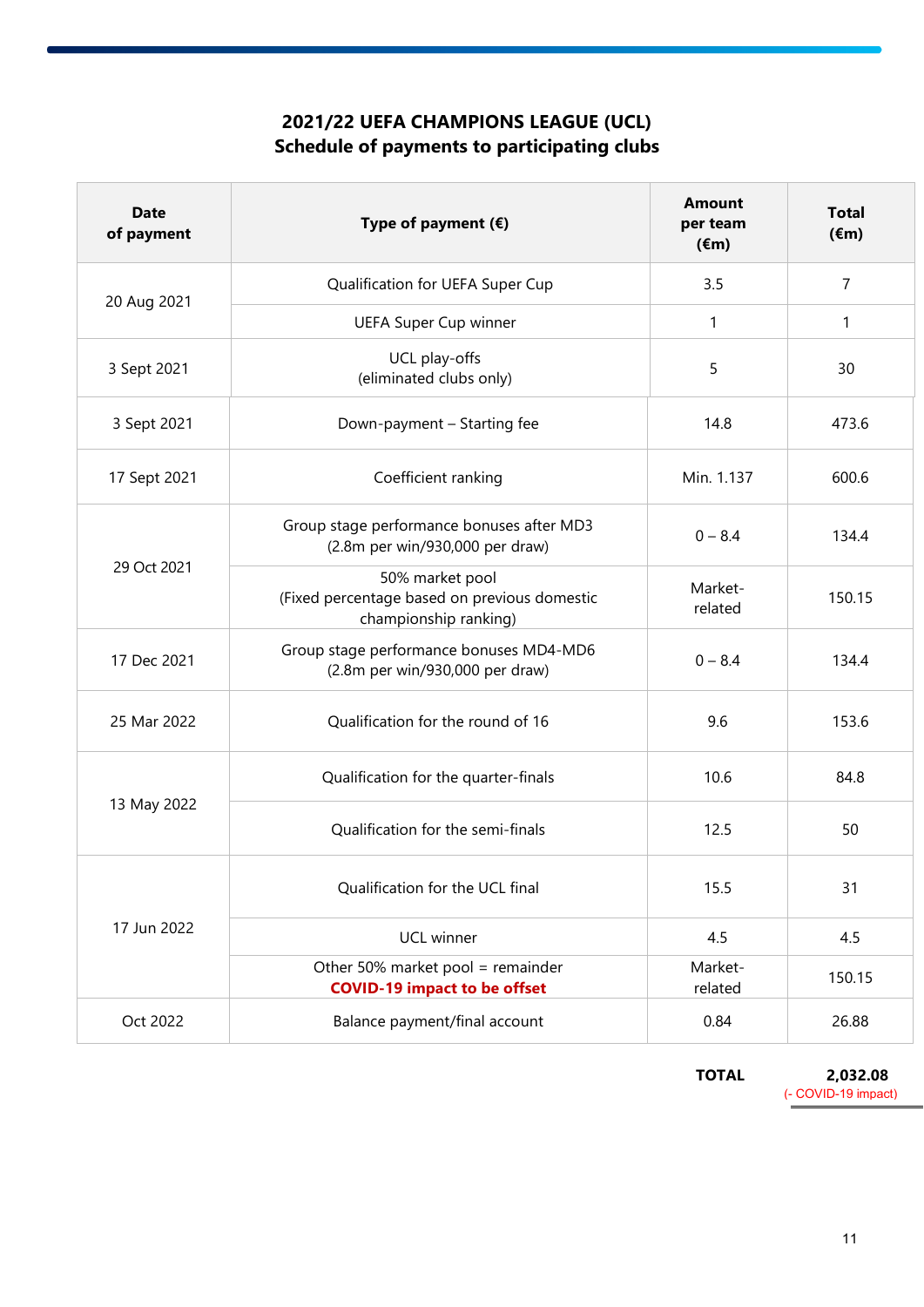# **2021/22 UEFA EUROPA LEAGUE (UEL) Schedule of payments to participating clubs**

| Date of<br>payment | Type of payment $(E)$                                                                    | <b>Amount per</b><br>team $(\epsilon)$ | <b>Total</b><br>$(\epsilon m)$ |
|--------------------|------------------------------------------------------------------------------------------|----------------------------------------|--------------------------------|
|                    | Down-payment - Starting fee                                                              | 3.4 <sub>m</sub>                       | 108.8                          |
| 10 Sept 2021       | Coefficient ranking                                                                      | Min. 132,000                           | 69.7                           |
|                    | Group stage performance bonuses after MD3<br>(630,000 per win/210,000 per draw)          | $0 - 1.89m$                            | 30.24                          |
| 5 Nov 2021         | 50% market pool<br>(Fixed percentage based on previous domestic<br>championship ranking) | Market related                         | 69.75                          |
|                    | Group stage performance bonuses MD4-MD6<br>(630,000 per win/210,000 per draw)            | $0 - 1.89m$                            | 30.24                          |
| 14 Jan 2022        | Qualification bonus group phase<br>(1.1m group winners/0.55m runners-up)                 | $0.55 - 1.1m$                          | 13.2                           |
| 25 Mar 2022        | Qualification for the knockout round play-offs                                           | 0.5 <sub>m</sub>                       | 8                              |
|                    | Qualification for the round of 16                                                        | 1.2m                                   | 19.2                           |
| 13 May 2022        | Qualification for the quarter-finals                                                     | 1.8 <sub>m</sub>                       | 14.4                           |
|                    | Qualification for the semi-finals                                                        | 2.8 <sub>m</sub>                       | 11.2                           |
| 10 Jun 2022        | Qualification for the UEL final                                                          | 4.6m                                   | 9.2                            |
|                    | UEL winner                                                                               | 4 <sub>m</sub>                         | 4                              |
|                    | Other 50% market pool = remainder<br><b>COVID-19 impact to be offset</b>                 | Market related                         | 69.75                          |
| Oct 2022           | Balance payment/final account                                                            | 0.23m                                  | 7.36                           |

**TOTAL 465.04** (- COVID-19 impact)